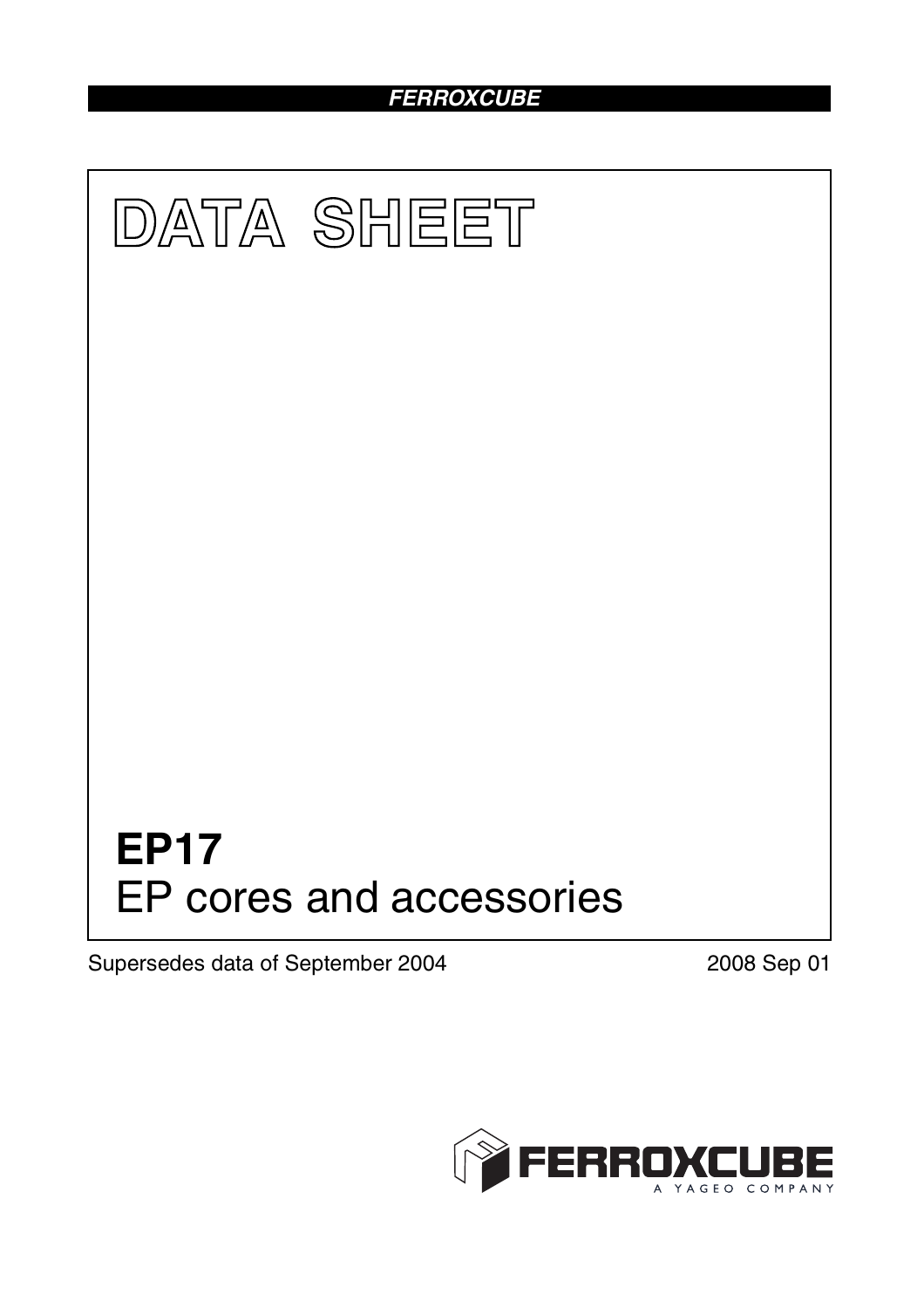#### **CORE SETS**

## **Effective core parameters**

| <b>SYMBOL</b>  | <b>PARAMETER</b> | <b>VALUE</b> | <b>UNIT</b>     |
|----------------|------------------|--------------|-----------------|
| $\Sigma(I/A)$  | core factor (C1) | 0.870        | $mm-1$          |
| $V_{e}$        | effective volume | 999          | mm <sup>3</sup> |
| l <sub>e</sub> | effective length | 29.5         | mm              |
| $A_{e}$        | effective area   | 33.7         | mm <sup>2</sup> |
| <b>\</b> min   | minimum area     | 25.5         | mm <sup>2</sup> |
| m              | mass of set      | $\approx$ 12 | g               |



# **Core sets for general purpose transformers and power applications**

Clamping force for  $A_L$  measurements, 40  $\pm$ 10 N.

| <b>GRADE</b> | $A_L$<br>(nH) | μ <sub>e</sub> | <b>TOTAL AIR GAP</b><br>$(\mu m)$ | <b>TYPE NUMBER</b> |
|--------------|---------------|----------------|-----------------------------------|--------------------|
| 3C81         | 63 $\pm 3\%$  | $\approx 44$   | $\approx$ 1020                    | EP17-3C81-E63      |
|              | $100 + 3%$    | $\approx 70$   | $\approx$ 560                     | EP17-3C81-A100     |
|              | 160 $\pm 3\%$ | $\approx$ 111  | $\approx 310$                     | EP17-3C81-A160     |
|              | $250 + 3%$    | $\approx$ 174  | $\approx$ 180                     | EP17-3C81-A250     |
|              | $315 + 5%$    | $\approx$ 219  | $\approx$ 135                     | EP17-3C81-A315     |
|              | 2670 ± 25%    | $\approx$ 1860 | $\approx 0$                       | EP17-3C81          |
| 3C91<br>des  | 2670 ± 25%    | $\approx$ 1860 | $\approx 0$                       | EP17-3C91          |
| 3C94         | 63 $\pm 3\%$  | $\approx 44$   | $\approx$ 1020                    | EP17-3C94-E63      |
|              | 100 $\pm$ 3%  | $\approx 70$   | $\approx 560$                     | EP17-3C94-A100     |
|              | 160 $\pm 3\%$ | $\approx$ 111  | $\approx$ 310                     | EP17-3C94-A160     |
|              | $250 + 3%$    | $\approx$ 174  | $\approx$ 180                     | EP17-3C94-A250     |
|              | $315 + 5%$    | $\approx$ 219  | $\approx$ 135                     | EP17-3C94-A315     |
|              | 2500 ± 25%    | $\approx$ 1740 | $\approx 0$                       | EP17-3C94          |
| 3C96<br>des  | 2200 ± 25%    | $\approx$ 1530 | $\approx 0$                       | EP17-3C96          |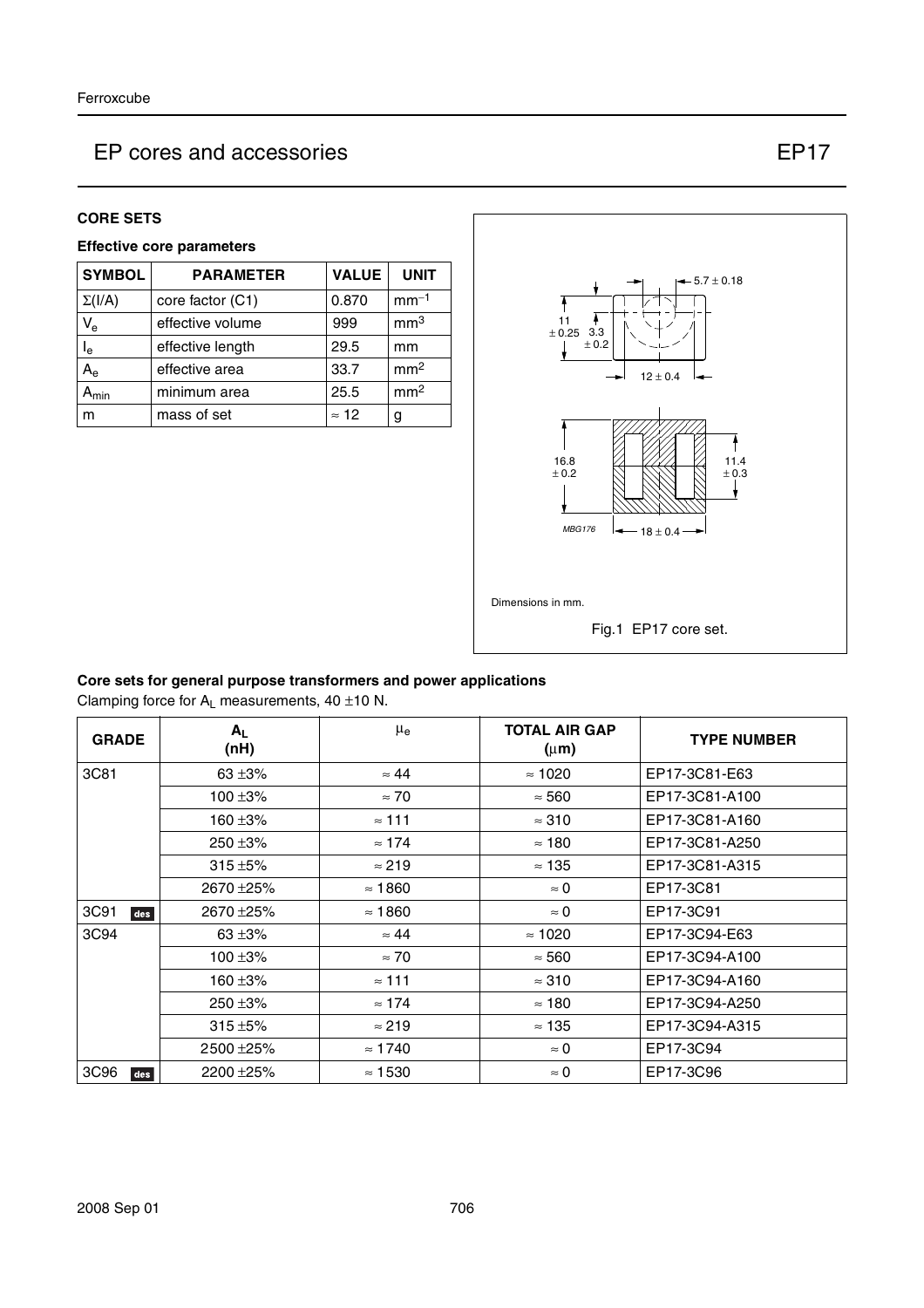| <b>GRADE</b> | A <sub>1</sub><br>(nH) | μ <sub>e</sub> | <b>TOTAL AIR GAP</b><br>$(\mu m)$ | <b>TYPE NUMBER</b> |
|--------------|------------------------|----------------|-----------------------------------|--------------------|
| 3F3          | 63 $\pm 3\%$           | $\approx 44$   | $\approx$ 1020                    | EP17-3F3-E63       |
|              | $100 + 3%$             | $\approx 70$   | $\approx 560$                     | EP17-3F3-A100      |
|              | 160 $\pm$ 3%           | $\approx$ 111  | $\approx 310$                     | EP17-3F3-A160      |
|              | $250 + 3%$             | $\approx$ 174  | $\approx$ 180                     | EP17-3F3-A250      |
|              | $315 + 5%$             | $\approx$ 219  | $\approx$ 135                     | EP17-3F3-A315      |
|              | 2200 ± 25%             | $\approx$ 1530 | $\approx 0$                       | EP17-3F3           |

# **Core sets of high permeability grades**

Clamping force for  $A_L$  measurements, 40  $\pm$ 10 N.

| <b>GRADE</b> | mі<br>(nH)      | μe             | <b>AIR GAP</b><br>(um) | <b>TYPE NUMBER</b> |
|--------------|-----------------|----------------|------------------------|--------------------|
| 3E27         | $7100 \pm 25\%$ | $\approx 4950$ | ≈0                     | EP17-3E27          |

# **Properties of core sets under power conditions**

|                 | $B(mT)$ at                                                         | CORE LOSS (W) at                               |                                               |                                                 |                                                |
|-----------------|--------------------------------------------------------------------|------------------------------------------------|-----------------------------------------------|-------------------------------------------------|------------------------------------------------|
| <b>GRADE</b>    | $H = 250$ A/m;<br>$f = 25$ kHz;<br>T = 100 $^{\circ}$ C $^{\circ}$ | $f = 25$ kHz;<br>$B = 200$ mT;<br>$T = 100 °C$ | f = 100 kHz;<br>$B = 100$ mT;<br>$T = 100 °C$ | $f = 100$ kHz;<br>$B = 200$ mT;<br>$T = 100 °C$ | $f = 400$ kHz;<br>$B = 50$ mT;<br>$T = 100 °C$ |
| 3C81            | $\geq 315$                                                         | $\leq 0.23$                                    |                                               |                                                 |                                                |
| 3C91            | $\geq 315$                                                         |                                                | $\leq 0.06^{(1)}$                             | $\leq$ 0.36 <sup>(1)</sup>                      |                                                |
| 3C94            | $\geq$ 320                                                         |                                                | $\leq 0.08$                                   | $\leq 0.45$                                     |                                                |
| 3C96            | $\geq$ 340                                                         |                                                | $\leq 0.06$                                   | $\leq 0.36$                                     | $\leq 0.15$                                    |
| 3F <sub>3</sub> | $\geq 315$                                                         |                                                | $\leq 0.15$                                   |                                                 | $\leq 0.2$                                     |

## **Properties of core sets under power conditions (continued)**

|              | $B(mT)$ at                                      | CORE LOSS (W) at                               |                                                 |                                              |                                                     |  |
|--------------|-------------------------------------------------|------------------------------------------------|-------------------------------------------------|----------------------------------------------|-----------------------------------------------------|--|
| <b>GRADE</b> | $H = 250$ A/m;<br>$f = 25$ kHz;<br>$T = 100 °C$ | $f = 500$ kHz;<br>$B = 50$ mT;<br>$T = 100 °C$ | $f = 500$ kHz;<br>$B = 100$ mT;<br>$T = 100 °C$ | $f = 1$ MHz;<br>$B = 30$ mT;<br>$T = 100 °C$ | $f = 3 MHz$ ;<br>$\hat{B} = 10$ mT;<br>$T = 100 °C$ |  |
| 3C81         | $\geq 315$                                      |                                                |                                                 |                                              |                                                     |  |
| 3C91         | $\geq$ 315                                      |                                                |                                                 |                                              |                                                     |  |
| 3C94         | $\geq$ 320                                      |                                                |                                                 |                                              |                                                     |  |
| 3C96         | $\geq$ 340                                      | $\leq 0.3$                                     |                                                 |                                              |                                                     |  |
| 3F3          | $\geq 315$                                      |                                                |                                                 |                                              |                                                     |  |

#### **Note**

1. Measured at 60 °C.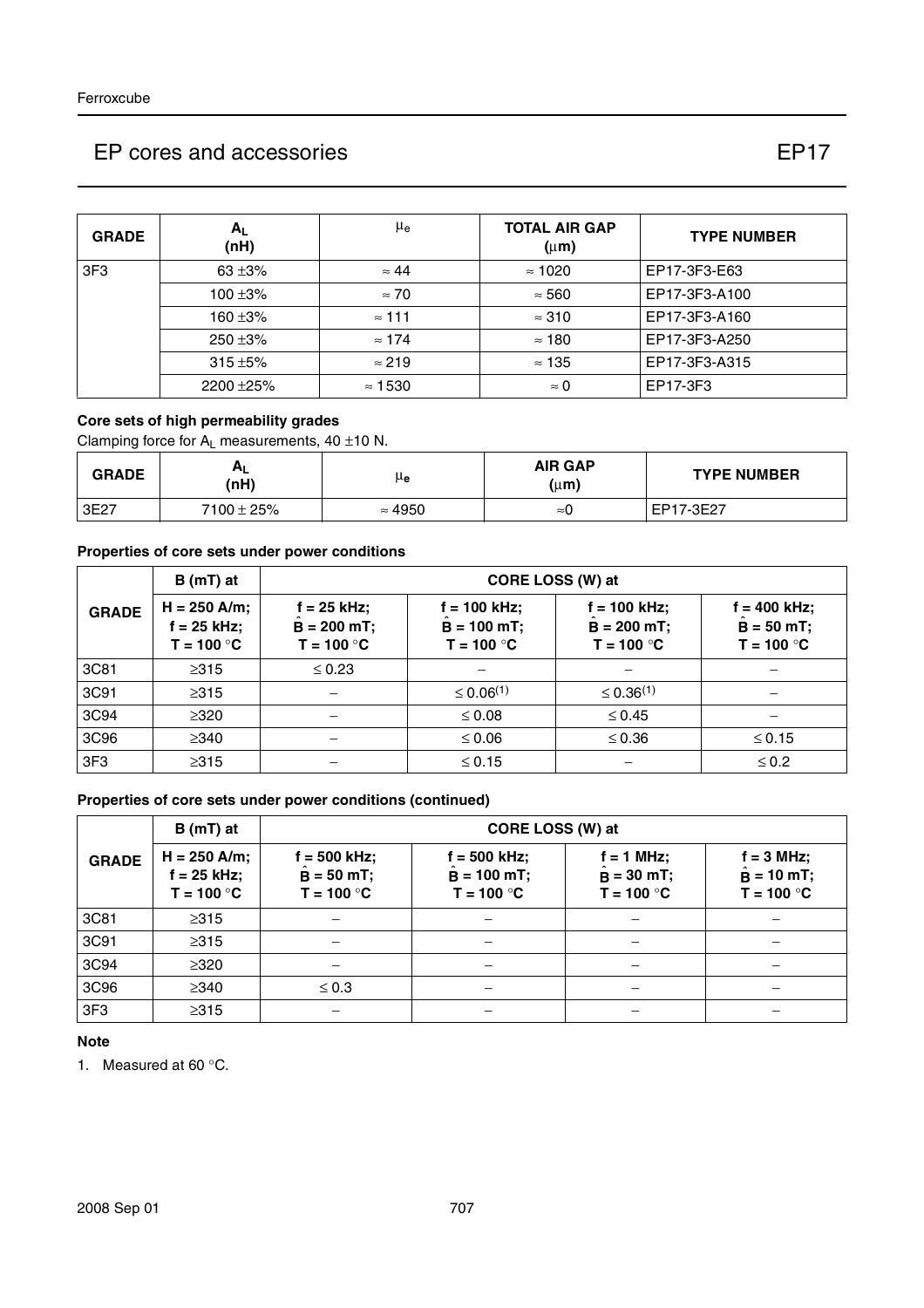# **COIL FORMER**

# **General data**

| <b>PARAMETER</b>              | <b>SPECIFICATION</b>                                                                                                   |
|-------------------------------|------------------------------------------------------------------------------------------------------------------------|
| Coil former material          | phenolformaldehyde (PF), glass-reinforced, flame retardant in accordance with<br>"UL 94V-0"; UL file number E41429 (M) |
| Pin material                  | copper clad steel, tin (Sn) plated                                                                                     |
| Maximum operating temperature | 180 °C, "IEC 60085", class H                                                                                           |
| Resistance to soldering heat  | "IEC 60068-2-20", Part 2, Test Tb, method 1B: 350 °C, 3.5 s                                                            |
| Solderability                 | "IEC 60068-2-20", Part 2, Test Ta, method 1: 235 °C, 2 s                                                               |



# **Winding data and area product for 8-pins EP17 coil former**

| <b>NUMBER OF</b><br><b>SECTIONS</b> | <b>MINIMUM</b><br><b>WINDING</b><br><b>AREA</b><br>(mm <sup>2</sup> ) | <b>NOMINAL</b><br><b>WINDING</b><br><b>WIDTH</b><br>(mm) | <b>AVERAGE</b><br><b>LENGTH OF</b><br>TURN<br>(mm) | <b>AREA</b><br><b>PRODUCT</b><br>Ae x Aw<br>(mm <sup>4</sup> ) | <b>TYPE NUMBER</b> |
|-------------------------------------|-----------------------------------------------------------------------|----------------------------------------------------------|----------------------------------------------------|----------------------------------------------------------------|--------------------|
|                                     | 18.0                                                                  | 9.45                                                     | 28.9                                               | 607                                                            | CSH-EP17-1S-8P     |
|                                     | $2 \times 8.3$                                                        | $2 \times 4.6$                                           | 28.9                                               | $2 \times 280$                                                 | CSH-EP17-2S-8P     |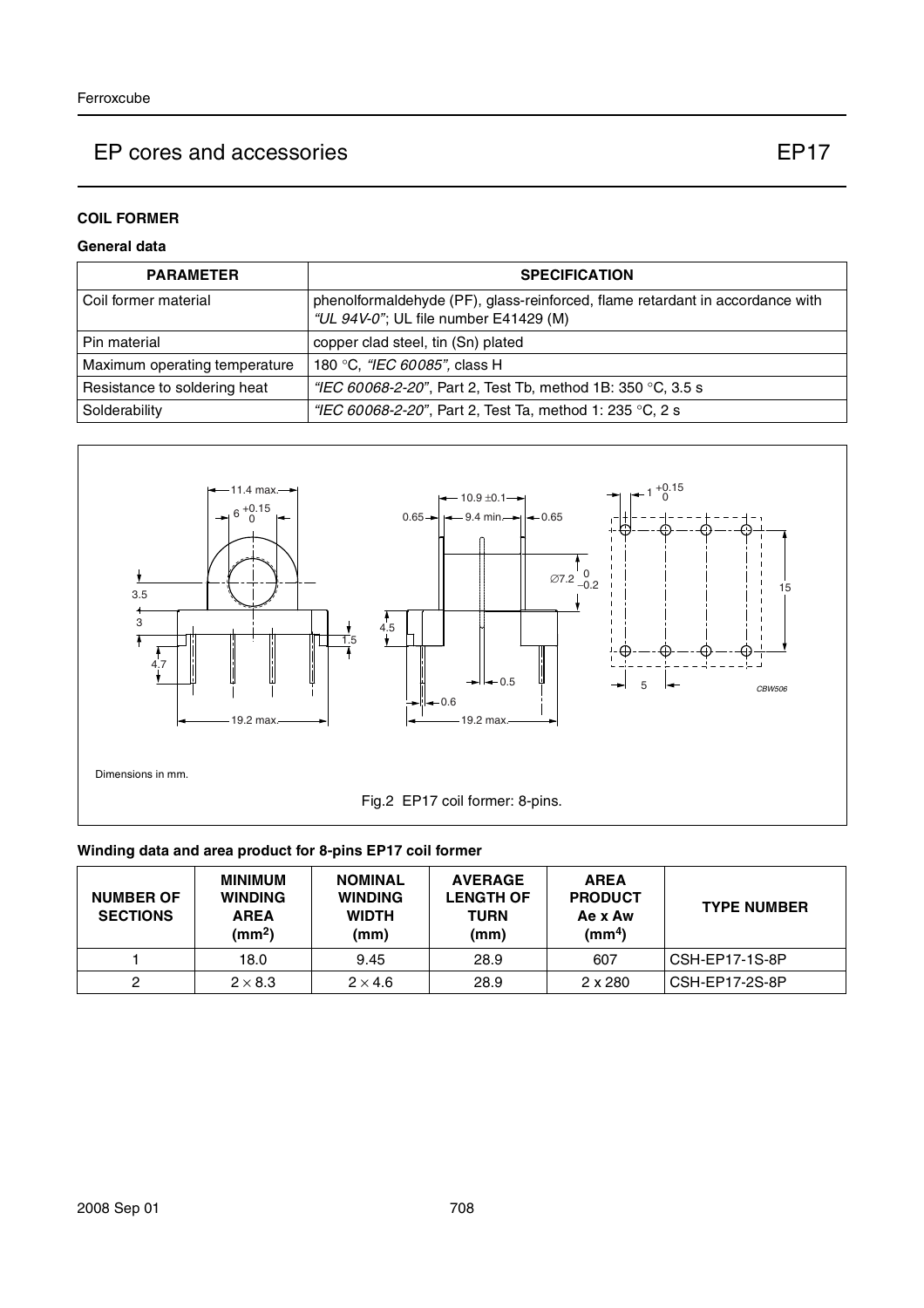# **MOUNTING PARTS**

## **General data**

| ITEM   | <b>REMARKS</b>                           | <b>FIGURE</b> | <b>TYPE NUMBER</b> |
|--------|------------------------------------------|---------------|--------------------|
| Clasp  | copper-tin alloy (CuSn), tin (Sn) plated |               | I CLA-EP17         |
| Spring | copper-tin alloy (CuSn), tin (Sn) plated |               | SPR-EP17           |